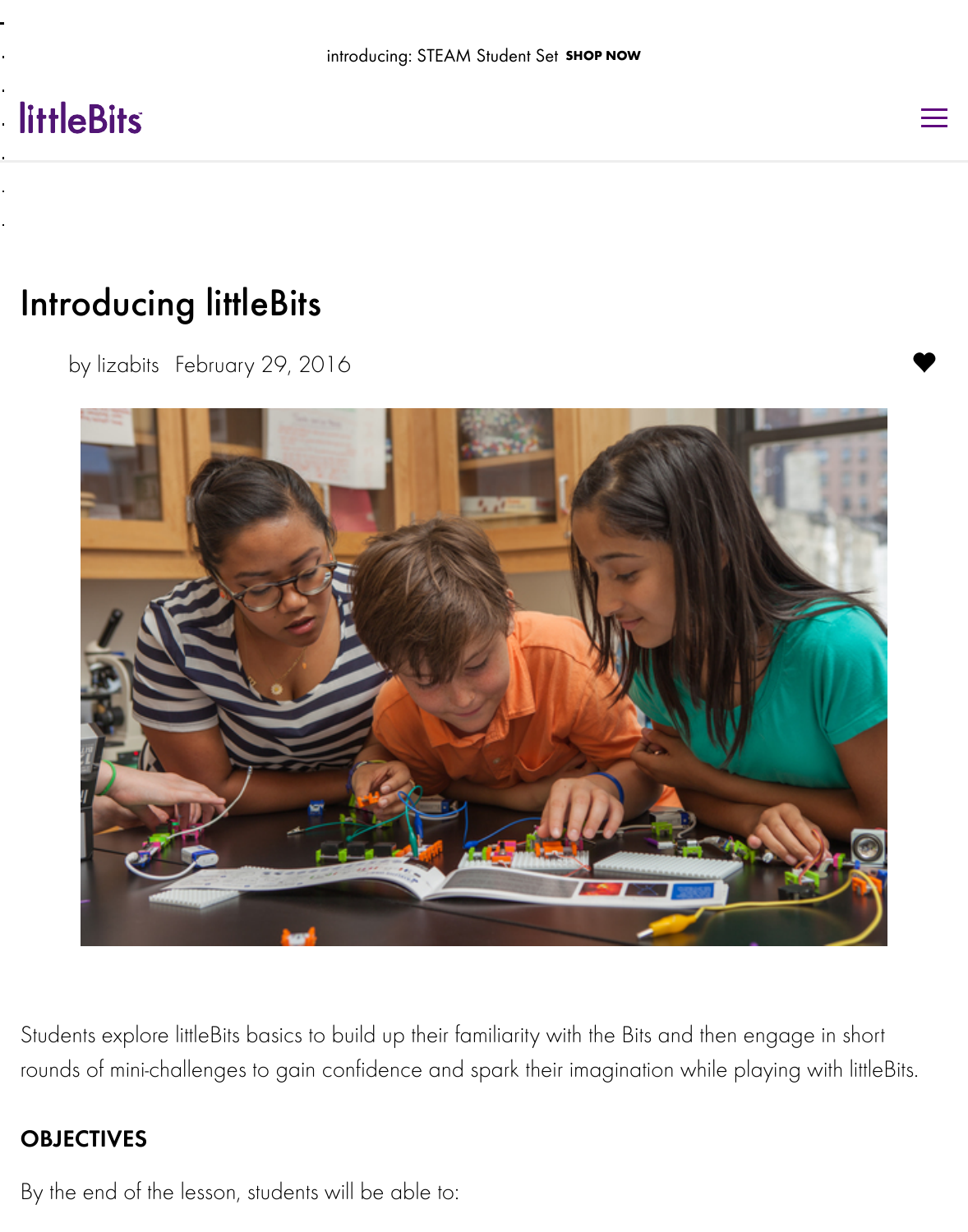# ASSESSMENT STRATEGIES

There are questions embedded throughout the Exploratory and Guided portions of this le be used to assess students' understanding as they explore the basic principles of littleBits. you can review the circuits students make during the Mini-Challenges to assess their unde building littleBits circuits.

### STANDARDS

For curricular connections, refer to the "Extension" section at the end of this lesson.

### KEY VOCABULARY

signal, circuit, power, input, output, wire, magnetism

### INSPIRATIONAL LINKS

TED Talk: Building Blocks that Blink and Teach - Ayah Bdeir

### TIPS AND TRICKS

[Before starting the lesson, establish your classroom set up an](https://www.ted.com/talks/ayah_bdeir_building_blocks_that_blink_beep_and_teach)d clean up protocol. Establis habits will help ensure Bits are taken care of in the classroom. See pg. 117 of the STEAN Teacher's Guide for additional classroom management tips.

**Duration:** 45 minutes (minimum)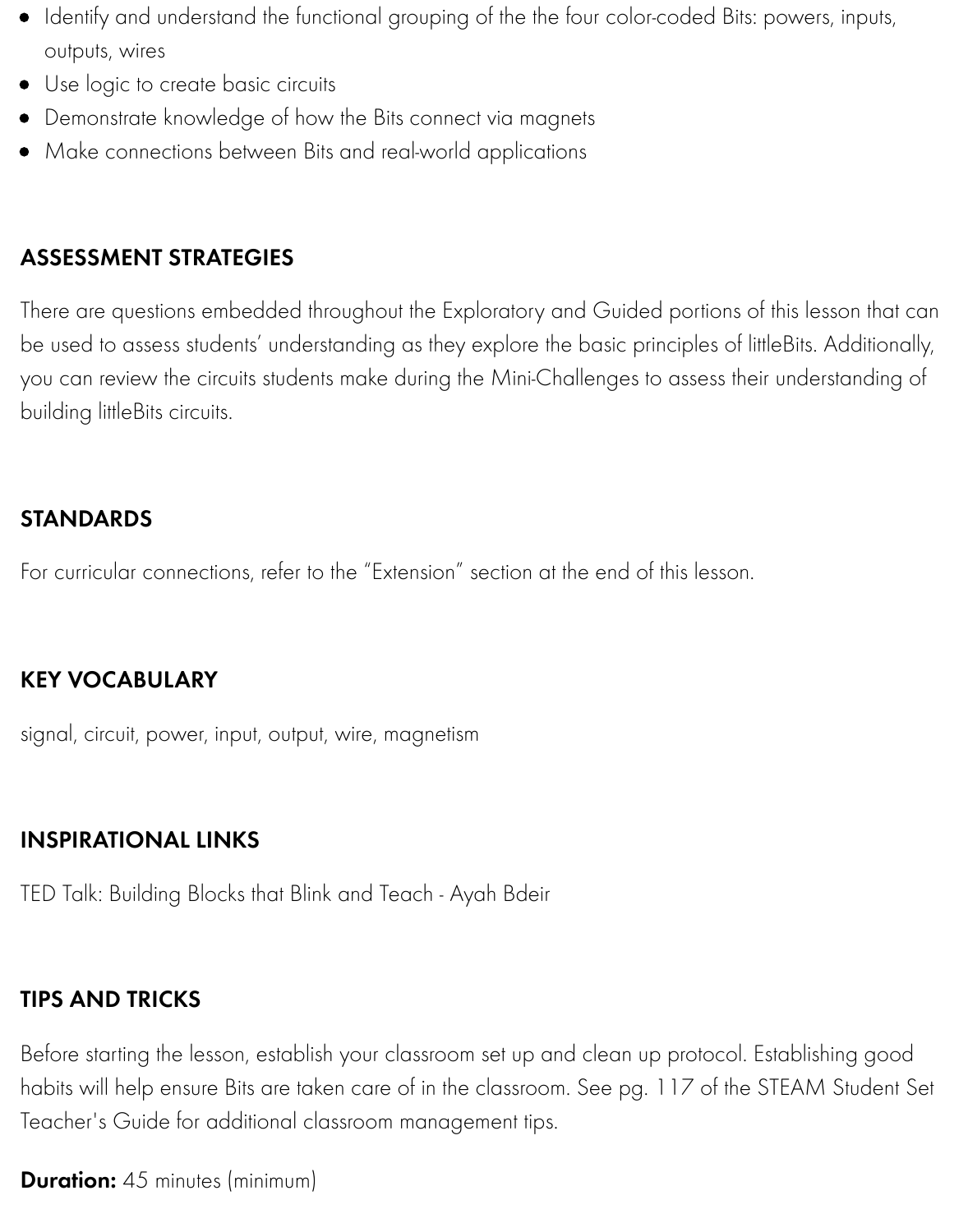# LESSON **GUIDE**

# STEP 1 : SETUP

This lesson can be done individually or in small groups (2-3 students). Each group will need at least one STEAM Student Set and an Invention Guide.

If the servo hub is not already on the servo Bit, attach it before the lesson (this makes it easier to see how the servo motor spins). See the Invention Guide for instructions on attaching the servo hub.

# STEP 2 : INTRODUCE (5 minutes)

Begin by asking students to brainstorm ways in which we use and rely on electronics in our everyday lives. In small groups or as a class, ask students to rank the top five electronic devices they couldn't live without, providing rationale for the ways in which our lives would be significantly different without electronics.

Ask the class if anyone knows how these electronics work. If you have already completed a unit on circuits and electricity, use this opportunity to provide a brief review of relevant vocabulary (e.g. circuit, signal, power, input, output, wire).

After this introduction, explain to students that they are going to begin experimenting and investigating with circuits to better understand how these electronics work. The tool that they'll be using is called littleBits. You may want to show Ayah Bdeir's TED Talk to provide context and get students excited.

# STEP 4 : CREATE (20 minutes)

Distribute a single input Bit (button) and an output Bit (RBG LED) to each student and encourage them to explore how the Bits connect. After a few minutes, ask students to Share what they have observed and learned about the Bits (for example, they are color-coded, they snap together, there are magnets on the ends). Write responses on the board. Discuss how the magnets will indicate if you have correctly connected the pieces (Could you feel the pieces repel if they were aligned the wrong way?). Helpful tip: Point out the arrows on the top of the Bit; they will always point to the right when currently aligned.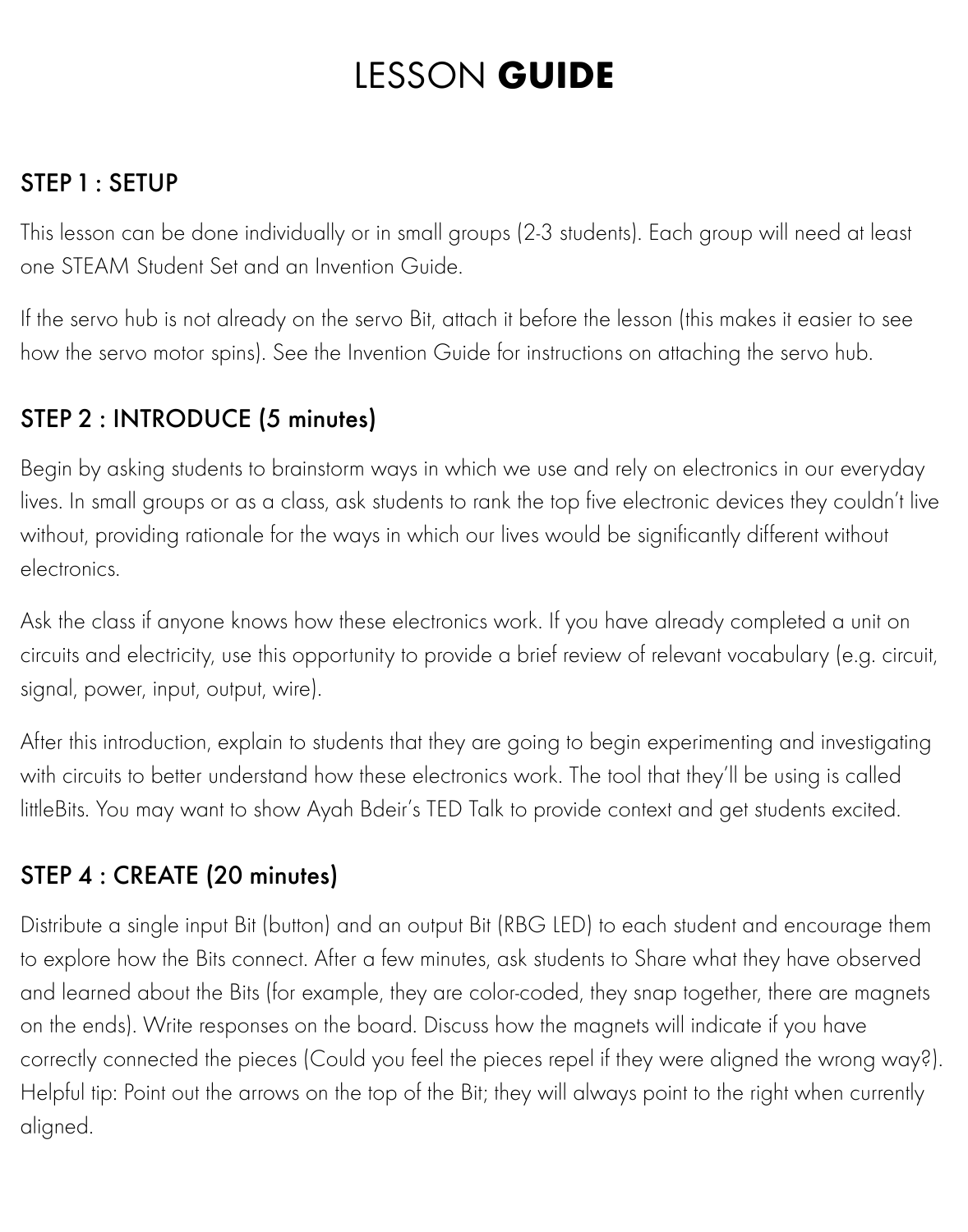Now it's time to make a functioning circuit. Choose A. exploratory or B. guided instructions below, depending on the age and ability of your students. If you or your students need additional support, refer to the littleBits Basics in the Invention Guide. Introducing this "cheat sheet" at the end is also a good way to review and visualize what the students have just learned.

A. EXPLORATORY Distribute additional parts to each student or group: power Bit, battery, cable, purple screwdriver, servo and wire Bit. Again, provide a few minutes for students to explore their Bits independently. Through experimentation and trial and error, students will naturally learn how to assemble Bits. It is important to provide students with this opportunity and get them comfortable with the Bits. After a few minutes of exploration, ask students to share what they have observed and learned about assembling the Bits. Use guiding questions to promote deeper understanding and engage students in active inquiry.

EXAMPLE GUIDING QUESTIONS: • How do you know that you are connecting Bits the right way? • How can you tell the top of the Bit from the bottom? • Does the order of assembly matter? • What do the colors mean? • What happens when a pink Bit comes after a green Bit? • What role does the blue Bit Play in the circuit (and how can you tell that it's powered on)? • Did you notice that some Bits are adjustable? Who can demonstrate how to use the switch on some Bits, or use the screwdriver to make changes to the functionality of one Bit. Within this discussion, use and define the following terms in relation to the Bits: circuit, power, input, output, wire, switch

**B. GUIDED:** Some students or classes may need a bit more support and focus through this first circuitbuilding exercise. An alternative pathway is detailed below (note the order in which the Bits and other tools are distributed). Each step in this introduction has accompanying questions you can use to asses students' understanding of the material:

Identify Bit anatomy as a class. Pick up the button or RGB LED from the table. Take time to make sure each student can recognize the top, bottom, and feet of the Bit.

• Q: How can I tell the top of the Bit from the bottom of the Bit? • A: The top has the name of the Bit written on the white circuit board. The bottom of the Bit has four feet or legs (like a table).

Hand out the blue power Bit, battery and cable. Have students connect the cable and battery to the power Bit. Use the little black switch to turn the power Bit on (it will shine red). • Q: How can I tell if the power Bit is on? • A: A red light on the Bit will shine.

Instruct students to connect the power Bit to the RGB LED. Identify green Bits as outputs: these are the "doers" of the circuit. • Q: What happens when you connect power to an output? • A: The power Bit gives power to the LED, so it turns on.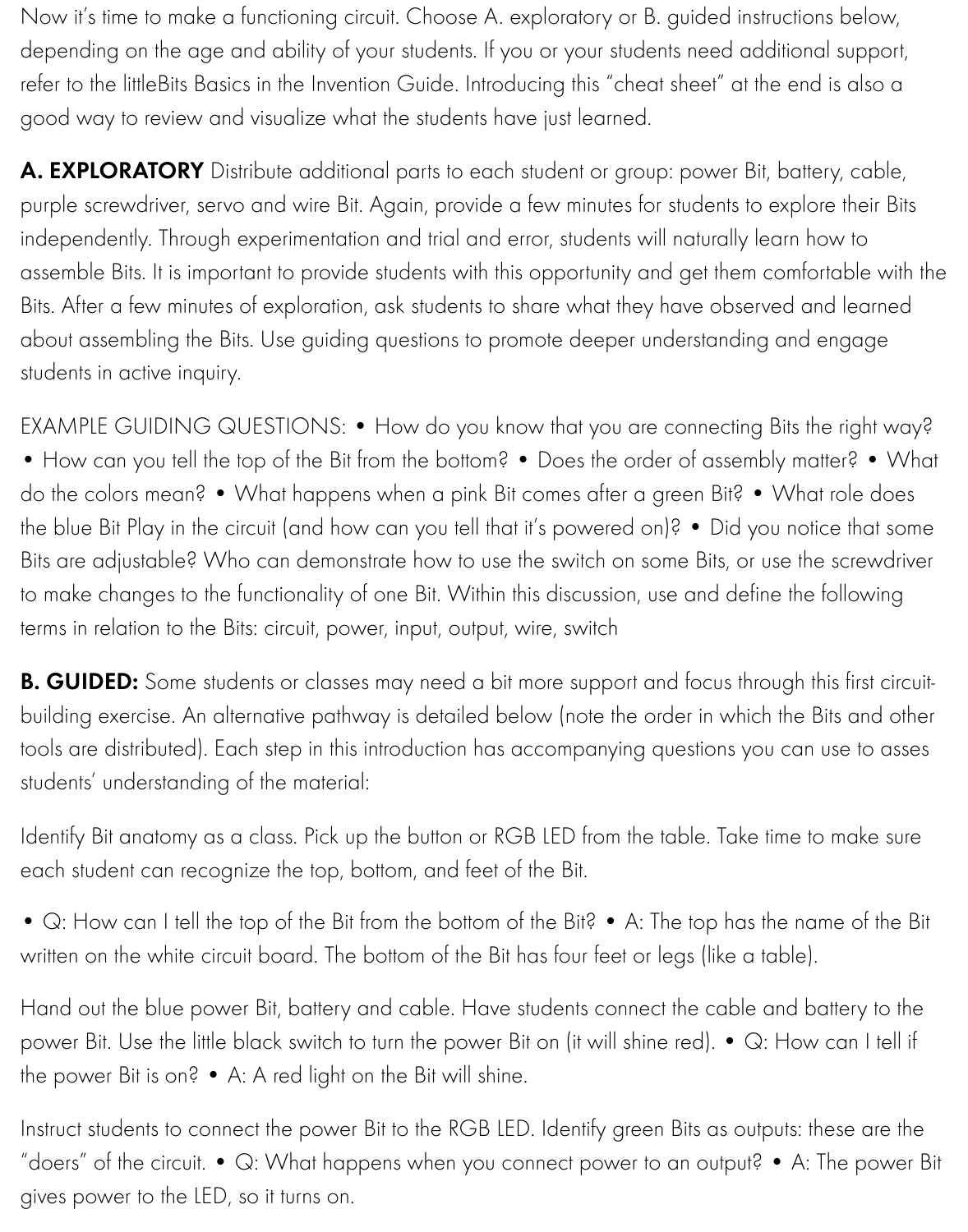Pick up the pink button and add it in between the blue and the green Bits. Identify pink Bits as inputs: these are the controllers of the circuit. • Q: What happens when the button is pushed? • A: The light turns on.

Point out that the order your Bits are in affects how they function. • Q: What happens when you move the pink button to a position after the green LED Bit? • A: The button can no longer control the LED inputs only control Bits that come after them.

Hand out the servo motor and attach it to the end of this circuit (power > RBG > button > servo). Let students explore how the motor functions. Ask the class about any observations they've made. For example, they may notice that the motor turns back and forth. Point out the switch on the servo Bit.

Have students flip the switch to SWING mode and press the button. Then have them flip the switch to TURN and press the button. They should notice that in SWING mode, the servo continually moves by itself when the button is pressed; but in TURN mode, the Servo moves 90\* when the button is pressed, and moves back to its original position when the button is released. • Q: What does adjusting the switch do to the Bit? • A: It changes how the servo motor moves.

Finally, to practice adjusting the Bits, have the students change the RGB settings with the small purple screwdriver (hand this out). • Q: What happens when you adjust the dials on the Bit? • A: The light changes color

Point out that there are other Bits in the STEAM Student Set with switches and dials for making adjustments. They can explore how those switches work when they try those Bits later.

Hand out an orange wire Bit and see how that affects the circuit. • Q: What does the wire do? • A: It connects Bits together and lets you place Bits farther apart or turn corners.

# STEP 6 : PLAY (10 minutes)

Hand out a piece of paper, pencil/pen and the rest of the STEAM Student Set materials to each student or group, and instruct students to open their Invention Guides to the Bit Index. The Bit Index lists each Bit, describes what it does, how it works, and provides some real world analogies. Each page also contains a Mini- Challenge to help familiarize students with the Bit, and spark their imagination for building with the Bits. These pages will be an important resource as your students learn and grow with littleBits.

Assign one Bit/Mini-Challenge to each student or group. Give students no more than 5 minutes: 1-2 minutes to read through the instructions/try out a basic circuit and 2-3 minutes to tackle the challenge. Set a timer. At the end of the time, have each student draw or describe their circuit for an additional 2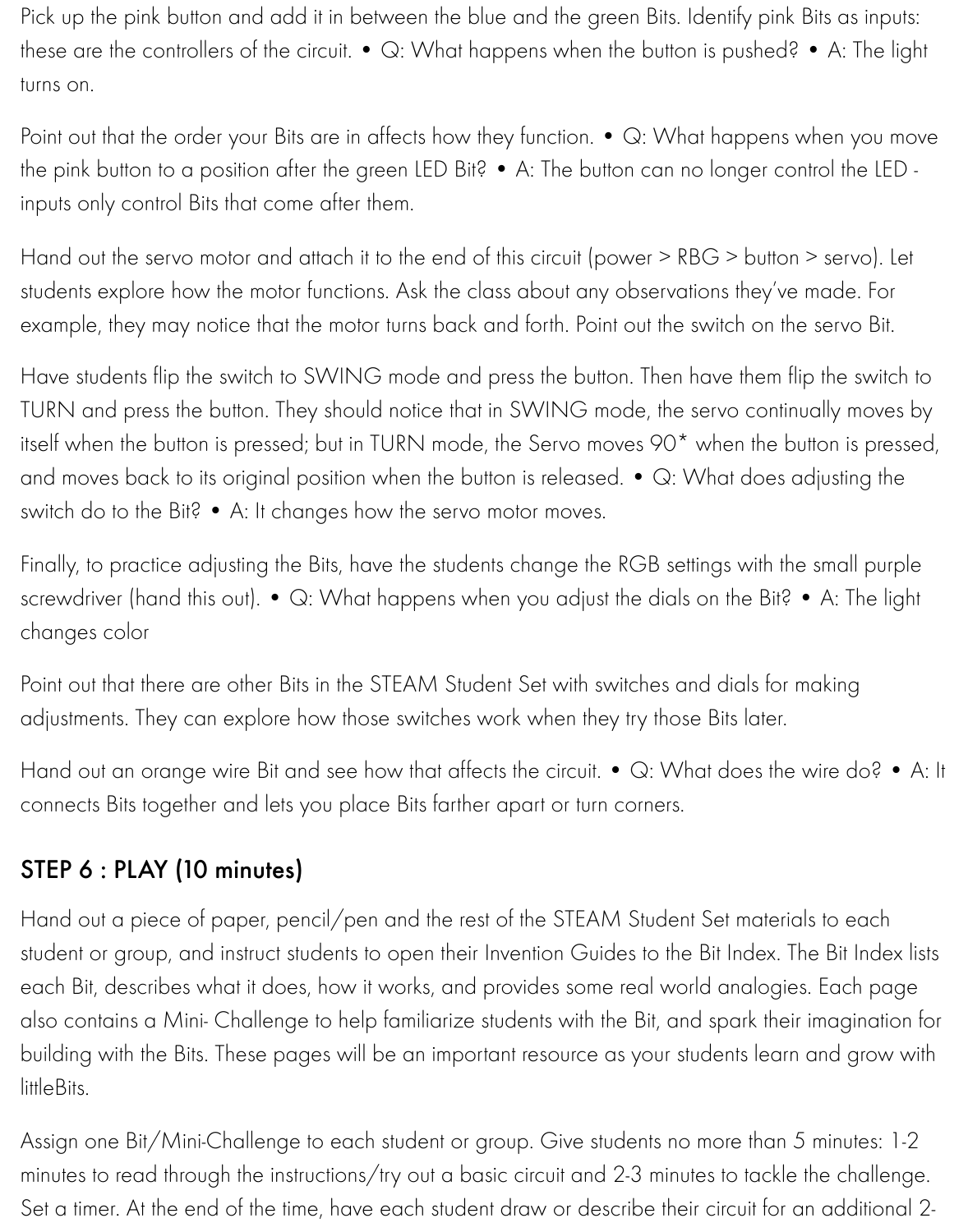3 minutes. What did they learn about their Bit? How did they meet the challenge?

Assign another round of Bits and continue the exercise. Walk around the room and troubleshoot any common problems being encountered, and share successful building strategies discovered by groups.

# STEP 7 : REMIX (10 minutes)

If time allows, continue the exercise, allowing students to choose which Bits they want to tackle. You can ask students to make more than one solution to each prompt, or ask them to think of some real world analogies for what they're making. Be sure to set separate timers for Play and recording to keep students moving through the challenges.

# STEP 8 : SHARE (10-15 minutes)

Wrap up the lesson by reviewing what students have learned about how littleBits work; have students refer to their notes from the Mini-Challenge activity. Read off the names of different Bits and have groups raise their hands if they used the Bits in their circuit. Ask students what they learned about the focal Bit and discuss struggles and successes encountered while addressing the challenges. How do the circuits students made compare to circuits they've seen in the real world?

# STEP 9 : CLOSE (5 minutes)

At the end of the lesson, students should put away the Bits according to the diagram on the back of the Invention Guide, clean up their materials and hand in their papers.

# STEP 10 : EXTENSIONS

Incorporate one (or more) of the following extensions in the Remix section of this challenge to bolster your lesson's NGSS applications:

3-PS2-4 MOTION AND STABILITY: Define a simple design problem that can be solved by applying scientific ideas about magnets.

MS-PS2-5 MOTION AND STABILITY: Conduct an investigation and evaluate the experimental design to provide evidence that fields exist between objects exerting forces on each other even though the objects are not in contact.

• To fulfill either of the above standards, design a careful experiment with the magnets that couple the Bits together.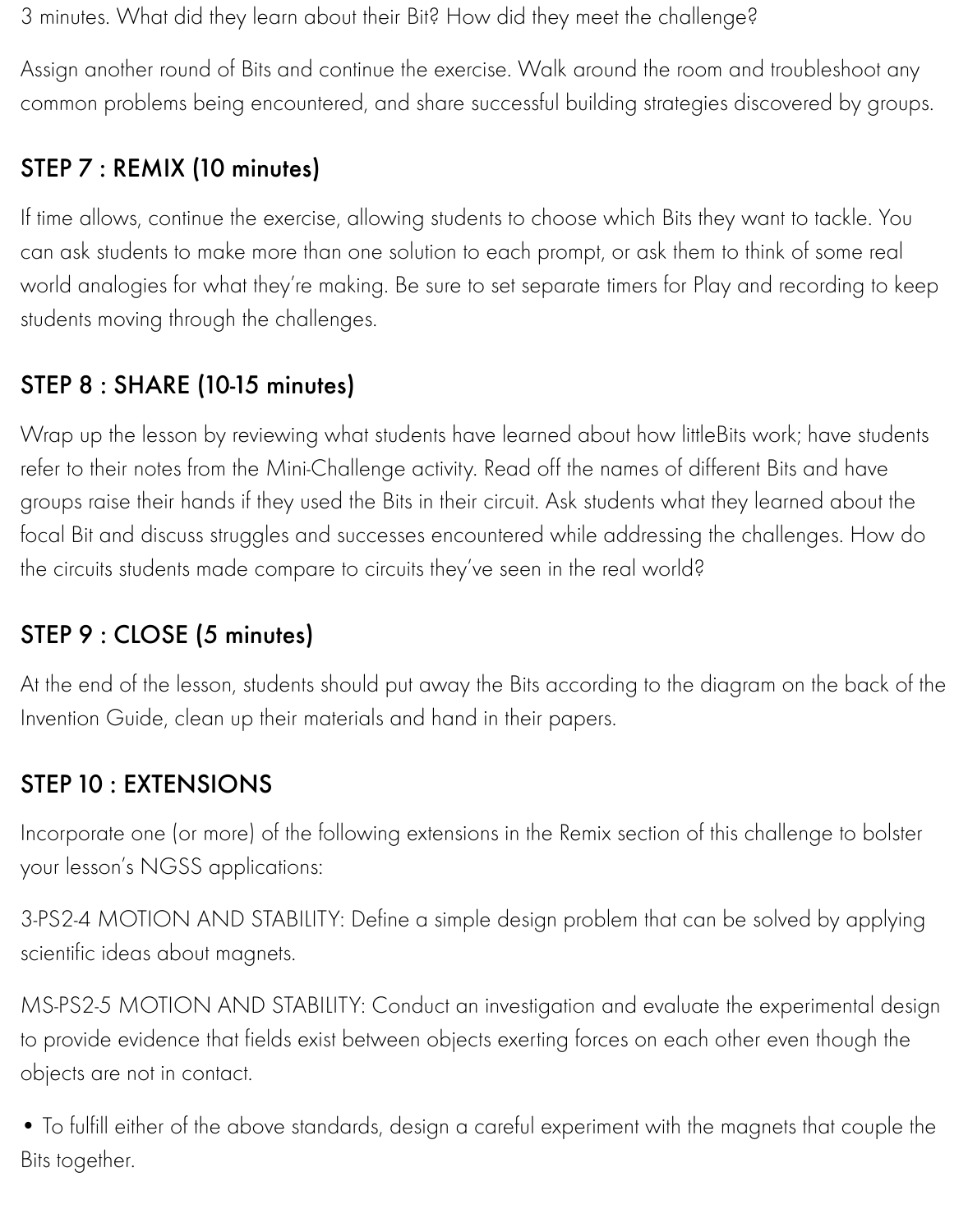electricity to light and motion, respectively. Sensors convert light, motion, or heat to an ele

#### **TAGS**

Middle School (Ages 11 13) Littlebits Basics

**GRADE LEVEL**

[Elementa](http://littlebits.cc/projects?search=Beginner)ry (ages 8-10) [Middle School \(ages 11-13\)](http://littlebits.cc/projects?search=Middle+School+%28ages+11-13%29)

### **DIFFICULTY**

Beginner

### **SUBJECT**

littleBits Basics

### **MODULES & ACCESSORIES USED** (16)



Beginner Elementary (Ages 8 10)

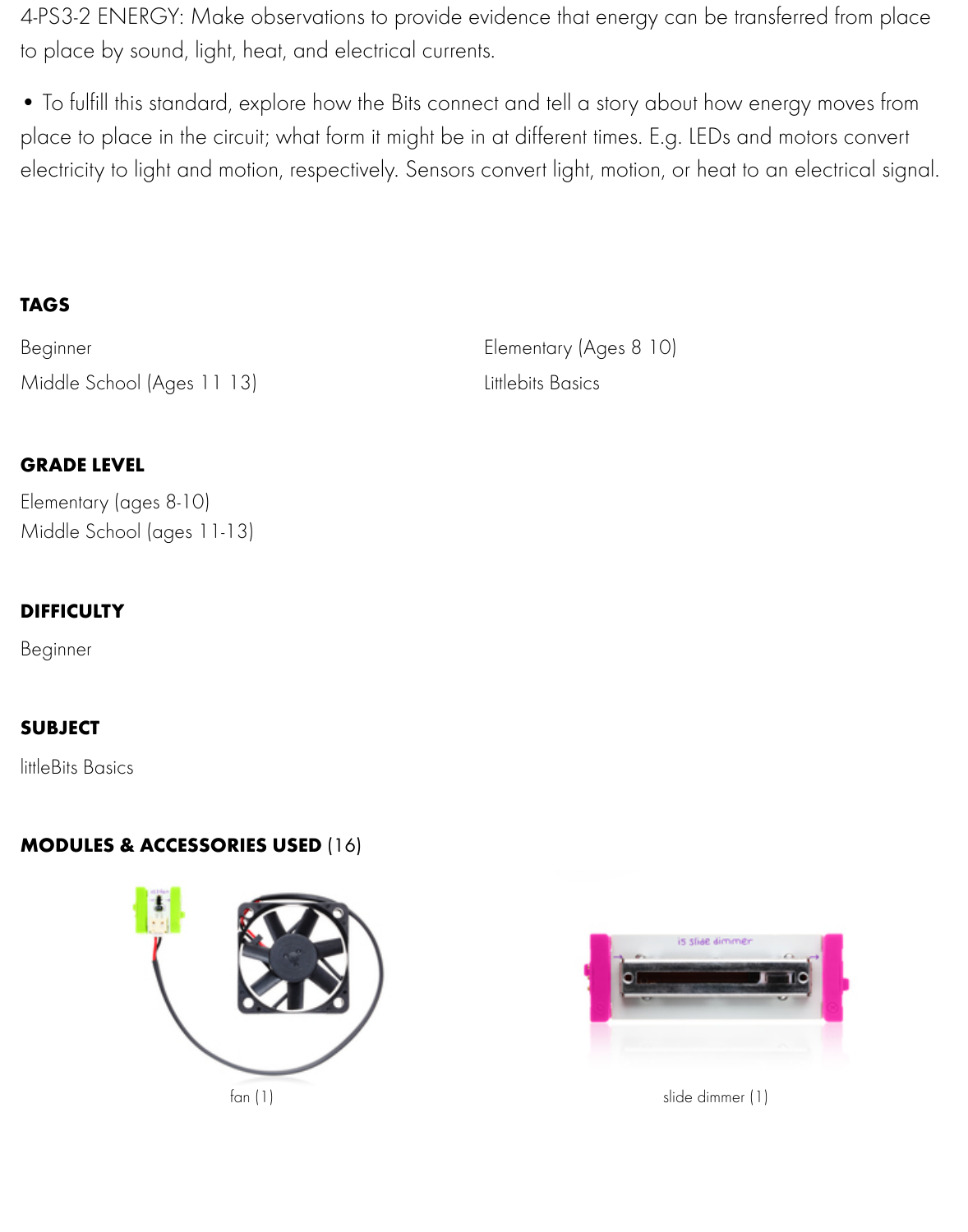

#### **O[THER MATERIALS USED](http://littlebits.cc/bits/buzzer)** (2)

All bits from the STEAM Student Set

See list of commonly used materials on pg. 119 of the STEAM Student Set Teacher's Guide

#### **TOOLS USED**

timer

#### **ADDITIONAL FILES**

STEAM-Student-Set-Invention-Guide.pdf

# B[e the first to comment!](https://lb-community.s3.amazonaws.com/uploads/supporting_file/asset/1263/STEAM-Student-Set-Invention-Guide.pdf)

Must be logged in to comment. Sign in. Not a member? Join now

#### **ABOUT THE EDUCATOR**

# lizabits **Q** NEW YORK, NY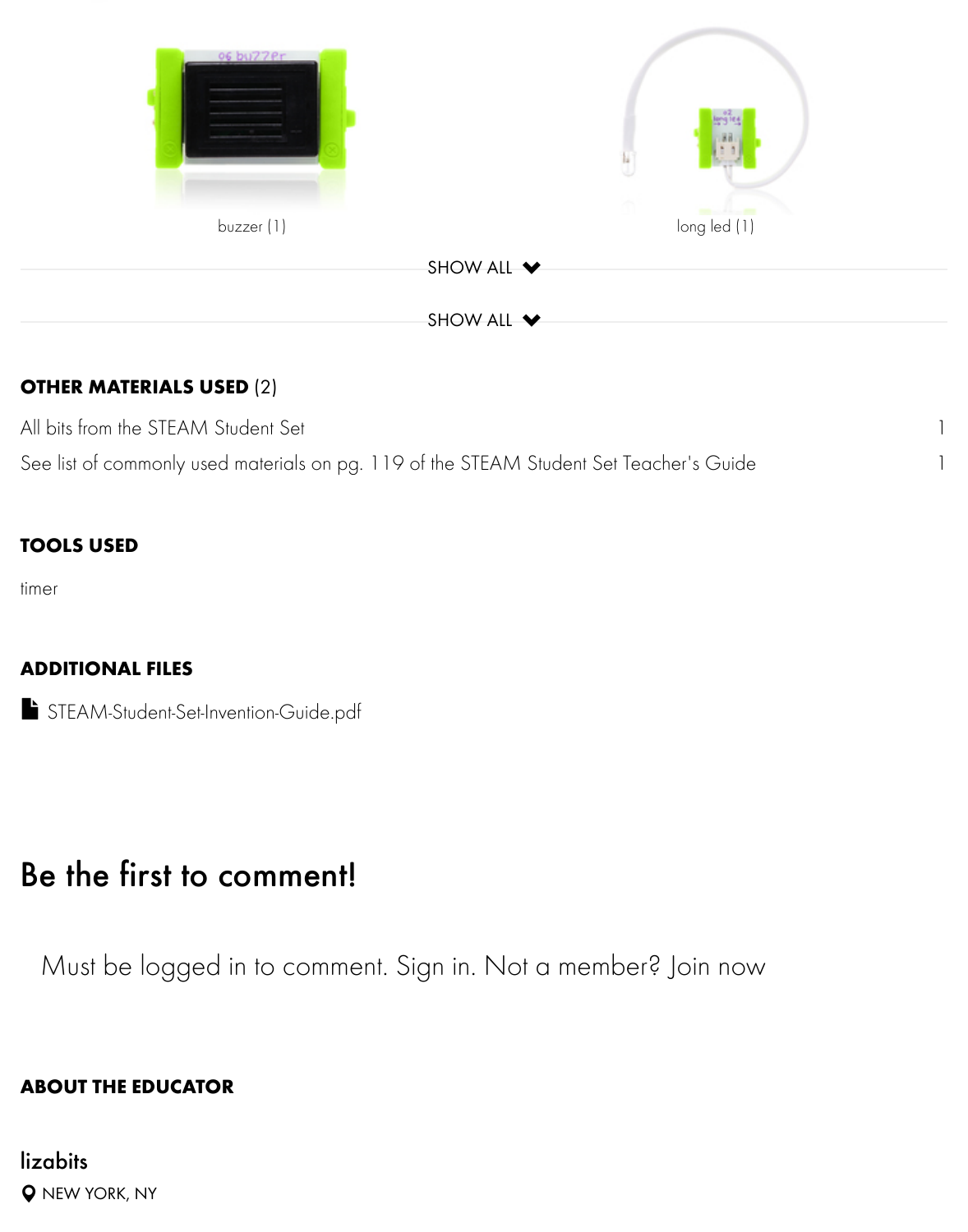I like designing playful learning experiences, sculpting circuits out of fabric and paper, and working hand-in-hand with communities to make epic things. Collaboration #forthewin

#### **LESSONS BY LIZABITS**

Introducing the Invention Cycle

by lizabits

[#hourofcode Level 3: Droids have feeling…](http://littlebits.cc/users/l_stark)

by lizabits

#### [#hourofcode Level 2: Look at that droid go!](http://littlebits.cc/users/l_stark)

by lizabits

### [SHOP AND](http://littlebits.cc/users/l_stark) **SAVE**

Save big by getting all the bits you need for this project and more in one kit!